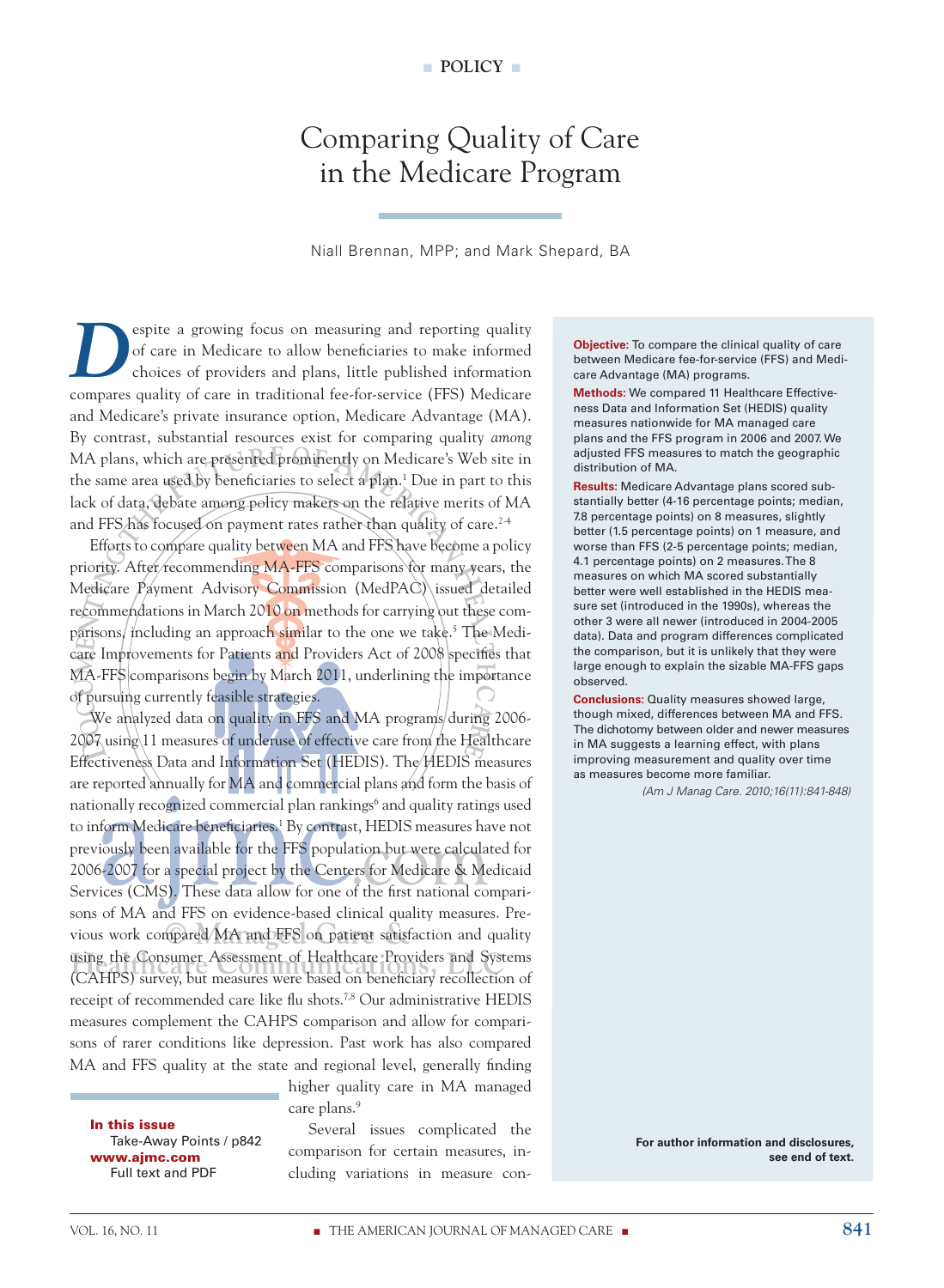#### **Take-Away Points**

This study compared quality in traditional fee-for-service (FFS) Medicare and Medicare Advantage (MA) programs for 2006-2007.

**n** Relative performance on 11 clinical quality measures showed notable differences between FFS and MA, with neither program performing better on all measures.

■ MA-FFS quality comparisons should be used to inform policy makers who set program provisions and beneficiaries choosing between traditional FFS Medicare and an MA plan.

struction within the HEDIS framework, data limitations, and underlying program differences between MA and FFS. However, we argue that these data represent a valuable first step that shows how Medicare can better use existing resources to monitor FFS quality and inform beneficiaries who are choosing between MA and FFS. We also suggest ways in which future efforts could improve upon this comparison.

# STUDY DATA AND METHODS

#### **Fee-for-Service Sample**

We analyzed 11 quality measures for Medicare FFS in 2006- 2007 as calculated and published by CMS for the Generating Medicare Physician Quality Performance Measurement Results (GEM) project.<sup>10</sup> This project was primarily intended to measure quality at the medical group practice level, but CMS also produced population-level measures. Our data were aggregated measures at the national, state, and zip code levels, covering all beneficiaries continuously enrolled in Medicare Parts A and B, and for some measures Part D, during the measurement years. Measures were constructed using CMS's Parts A, B, and D claims databases.

The measures were constructed by CMS to conform to HEDIS specifications that require only administrative claims data to calculate. Data limitations necessitated a few minor modifications. One was a shorter look-back period for denominator exclusions because CMS analyzed data only for 2005-2007. Another was that for beneficiaries not enrolled in Part D, diabetes could be identified only from diagnoses in encounter data, not from use of diabetes medication.

HEDIS requires pharmacy claims data for 5 of the measures (**Table 1**), which are available only for the approximately 50% of FFS beneficiaries enrolled in stand-alone Part D plans. For these measures, the FFS data apply only to the population enrolled in Parts A, B, and D. Although this population differs from the population enrolled in Parts A and B, which is used for the other measures,<sup>11</sup> the MA-FFS comparison is still of interest.

Beyond the MA-FFS comparison, these data present a snapshot of the national quality of care in FFS, updating results for other quality measures earlier in the decade.<sup>12,13</sup>

#### **Medicare Advantage Sample**

We compared these FFS data with concurrent HEDIS measures publicly reported by MA plans and audited by the National Committee for Quality Assurance (NCQA).<sup>14</sup> Because private FFS plans were exempt from quality reporting requirements at that time, we excluded them and

limited our analysis to managed care plans including HMOs, point-of-service plans, and preferred provider organizations (PPOs). In addition, we excluded MA plans centered outside of the 50 states plus the District of Columbia. The final data included plans with total enrollment of approximately 6.0 million in 2006 and 6.5 million in 2007.

#### **Quality Measures**

All of the data are process measure rates defined according to HEDIS specifications. These were constructed by using claims data to identify the subset of enrollees (called the denominator or eligible population) for whom a treatment or screening was clinically recommended. The measure rate was the fraction of this denominator population who received the recommended care in accordance with the measure definition.15 We studied 11 of the 12 HEDIS measures analyzed by the GEM project (Table 1), excluding only colon cancer screening because of an insufficient look-back period. HEDIS specifications allow a colonoscopy to have been performed in the past 9 years and a flexible sigmoidoscopy or double contrast barium enema to have been performed in the past 4 years. But the GEM study only analyzed Medicare claims over a 3-year period from 2005-2007.

To analyze nationwide quality in each program, we summed numerators and denominators across plans (MA) or states (FFS), producing a national rate for each measure, following HEDIS 2008 Technical Specifications.<sup>15</sup> (We used this formula to determine the measure denominator.) This method differs from NCQA's practice of taking raw averages across plan scores (irrespective of plan size), but it produces a more accurate national picture of quality for the average beneficiary.

#### **Administrative and Hybrid Measures**

There is an important variation in the construction of 6 of the 11 measures (see Table 1) arising from the different ways FFS Medicare and MA plans operate. For these 6 measures, HEDIS allows (but does not require) plans to calculate measure rates on a random sample of the denominator population, using medical chart review to determine whether this sample received appropriate care—a proce-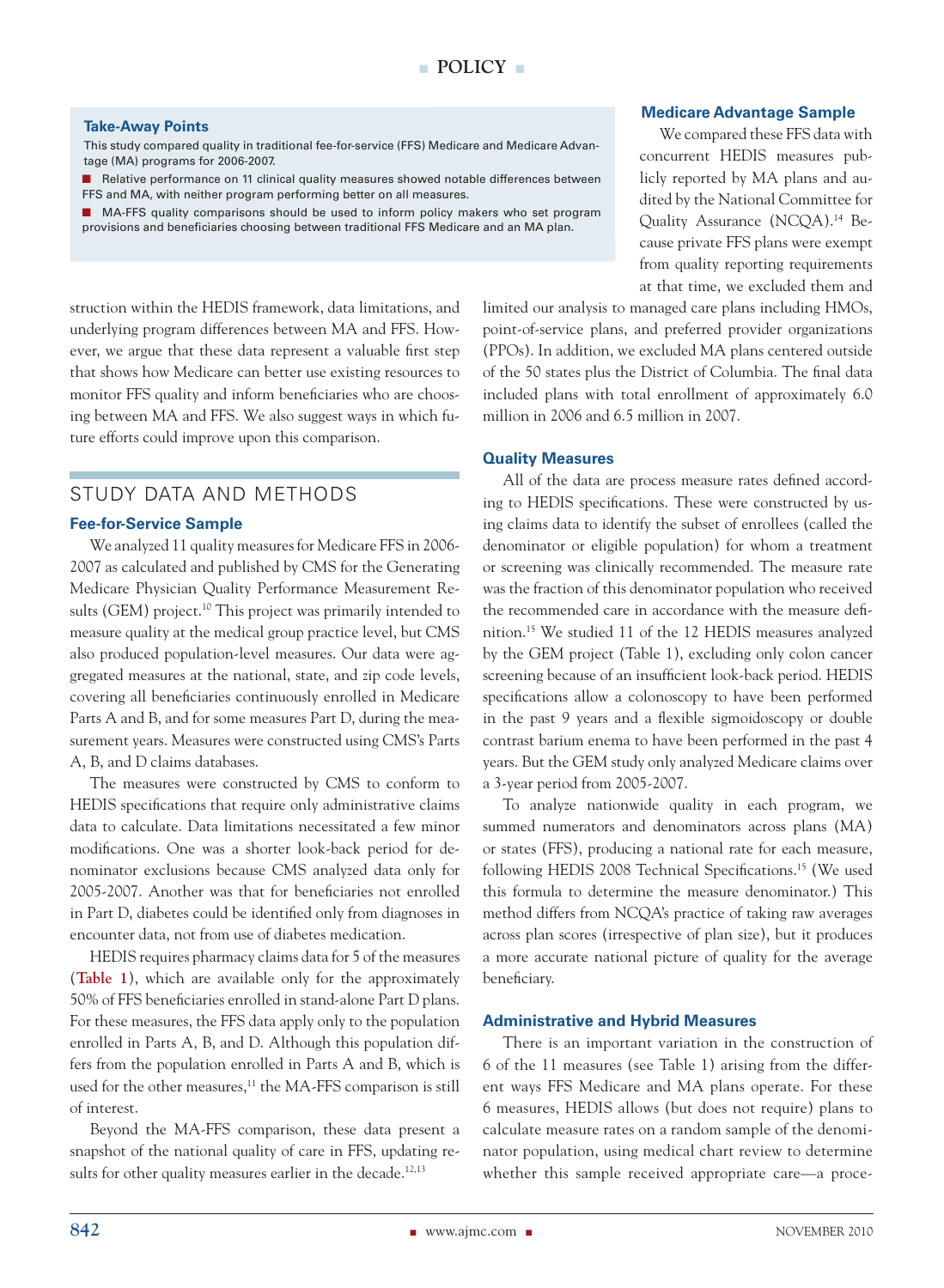## n **Table 1.** HEDIS Quality Measures**<sup>a</sup>**

|                                                       |                                                                                                                     | <b>Measure Notes</b> |                                       |                               |
|-------------------------------------------------------|---------------------------------------------------------------------------------------------------------------------|----------------------|---------------------------------------|-------------------------------|
| <b>Measure Name</b>                                   | Description of<br><b>Recommended Care</b>                                                                           | Admin/Hybrid         | <b>Requires</b><br>Part D<br>Coverage | <b>First Year</b><br>in HEDIS |
| Annual monitoring for persistent medications          | Annual receipt of appropriate<br>blood tests for patients on persis-<br>tent medications (eg, diuretics)            | Admin                | Yes                                   | 2005                          |
| Antidepressant medication management<br>(acute phase) | Taking antidepressants continu-<br>ously during 12-week acute phase<br>of new depression episode                    | Admin                | Yes                                   | 1998                          |
| Antirheumatic drug therapy                            | Receipt of a disease-modifying<br>antirheumatic drug for patients<br>with rheumatoid arthritis                      | Admin                | Yes                                   | 2005                          |
| Breast cancer screening (age 42-69 years)             | Mammogram during measure-<br>ment year or year prior for women<br>age 42-69 years                                   | Admin                | No                                    | 1996                          |
| Persistence of beta-blockers                          | Persistence on a beta-blocker<br>drug for 180 days postdischarge<br>for AMI                                         | Admin                | Yes                                   | 2004                          |
| Beta-blockers after heart attack                      | Receipt of an ambulatory beta-<br>blocker prescription at discharge<br>for AMI                                      | Hybrid               | <b>No</b>                             | 1996                          |
| Cardiovascular disease: LDL testing                   | Annual LDL test for patients with<br>ischemic vascular disease or an<br>acute cardiovascular event                  | Hybrid               | No                                    | 1998                          |
| Diabetics: eye exams                                  | Eye exam during measurement<br>year or prior year exam negative<br>for retinopathy for diabetics age<br>18-75 years | Hybrid               | <b>No</b>                             | 1996                          |
| Diabetics: A1C testing                                | At least 1 A1C screening during<br>measurement year for diabetics<br>age 18-75 years                                | Hybrid               | No                                    | 1998                          |
| Diabetics: LDL testing                                | At least 1 LDL screening during<br>measurement year for diabetics<br>age 18-75 years                                | Hybrid               | <b>No</b>                             | 1998                          |
| Diabetics: nephropathy                                | Screening or ongoing treatment<br>for nephropathy during measure-<br>ment year for diabetics age<br>18-75 years     | Hybrid               | Yes                                   | 1998                          |

A1C indicates glycosylated hemoglobin; Admin, administrative; AMI, acute myocardial infarction; HEDIS, Healthcare Effectiveness Data and Information Set; LDL, low-density lipoprotein.

**a** "Measurement year" refers to the year for which the quality measure is applicable (2006 or 2007 in our data), and "prior year" is the single year before the measurement year. Measures that required prescription drug plan coverage were calculated for fee-for-service on the subset of fee-forservice beneficiaries continuously enrolled in Parts A, B, and D.

dure called the hybrid method. Because their claims data often are incomplete, HMOs and point-of-service plans typically use the hybrid method, which significantly boosts their quality scores above the administrative-only calculation.16 By contrast, PPOs (as well as FFS in the GEM study) typically lack the requisite medical chart data, so NCQA requires them to follow the administrative-only specification. (This requirment has been removed starting with HEDIS 2010.17)

Although this methodologic difference makes sense in the context of plans' data and reimbursement practices, it could bias our FFS rates downward if FFS-reimbursed physicians fail to submit claims for all procedures or omit important diagnosis codes. (Upward bias also is possible if FFS-reimbursed physicians submit claims for procedures not actually performed.) To address this issue, we observed whether the 6 hybrid measures showed different trends than the 5 administrative-only measures, which are constructed identically in MA and FFS.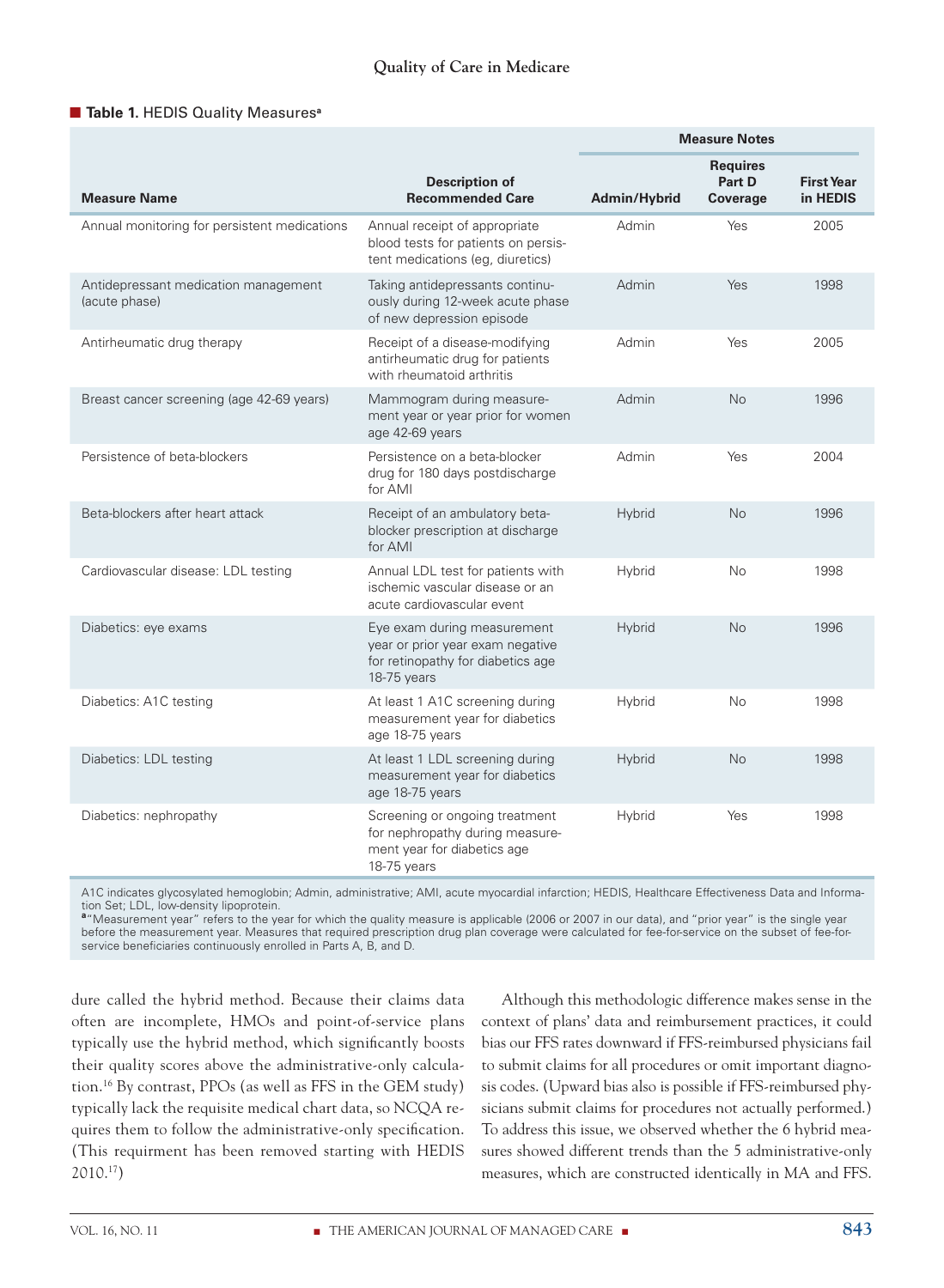■ **Table 2.** Sample Characteristics<sup>a</sup>

|                                       | 2006         |           | 2007       |           |  |
|---------------------------------------|--------------|-----------|------------|-----------|--|
| Category                              | <b>FFS</b>   | <b>MA</b> | <b>FFS</b> | <b>MA</b> |  |
| Enrollment demographics, %            |              |           |            |           |  |
| Male                                  | 44.5         | 42.1      | 44.7       | 42.0      |  |
| Disability insurance (under age 65 y) | 17.4         | 9.2       | 17.9       | 9.7       |  |
| Dual eligible                         | 17.3         | 12.5      | 17.4       | 13.4      |  |
| Metropolitan area resident            | 76.1         | 95.1      | 76.4       | 94.6      |  |
| Enrollment by census division, %      |              |           |            |           |  |
| New England                           | 5.6          | 3.5       | 5.6        | 4.0       |  |
| Middle Atlantic                       | 13.7         | 22.0      | 13.6       | 21.7      |  |
| East North Central                    | 17.3         | 7.2       | 17.0       | 7.3       |  |
| <b>West North Central</b>             | 7.4          | 4.9       | 7.4        | 4.9       |  |
| South Atlantic                        | 20.8         | 14.0      | 20.8       | 14.1      |  |
| <b>East South Central</b>             | 7.3          | 3.7       | 7.3        | 3.8       |  |
| <b>West South Central</b>             | 10.8         | 6.6       | 10.8       | 7.2       |  |
| Mountain                              | 5.5          | 8.7       | 5.6        | 9.1       |  |
| Pacific                               | 11.6         | 29.4      | 11.9       | 27.8      |  |
| Enrollment by plan type (MA), %       |              |           |            |           |  |
| HMO/POS                               |              | 93.8      |            | 91.2      |  |
| PPO                                   |              | 6.2       |            | 8.8       |  |
| Number of plan contracts (MA)         |              | 264       |            | 309       |  |
| Total enrollment (in measured plans)  | 35, 176, 538 | 5,978,584 | 34,842,196 | 6,454,358 |  |
| <b>Enrollment in PDPs (FFS)</b>       | 16,213,246   |           | 16,850,205 |           |  |

FFS indicates fee-for-service; MA, Medicare Advantage; PDP, prescription drug plan; POS, point of service; PPO, preferred provider organization. **<sup>a</sup>**Data are for FFS (all Part A and B enrollees) and MA (plans included in our sample) for July of 2006 and 2007. Our MA sample includes all plans reporting quality measures, except private FFS plans*.*

We also compared rates for FFS and MA PPOs, neither of which uses the hybrid method.

## **Geographic Adjustment**

Differences between national MA and FFS quality measures are partly due to MA-FFS differences within the same areas and partly due to their different distributions of beneficiaries across areas. Assuming geographic enrollment differences are primarily driven by factors unrelated to quality, it is important to control for geographic variation to isolate the "within-area" quality difference. We did this in 2 ways.

First, we weighted the state-level FFS rates to match the distribution of the MA measure's denominator population across states. (The MA data are at the plan level, but almost all MA managed care plans are heavily concentrated [>95%] in 1 state, making it possible to allocate each plan's denominator to a single state. For plans with enrollment in more than 1 state, we allocated each measure's denominator across states using the enrollment distribution, which is available

at the plan-state level.) The adjusted MA-FFS difference is equal to a weighted average of the 51 within-state quality differences. This approach controls for state-level differences but misses intrastate variation (eg, between urban and rural areas).

Second, we preliminarily controlled for substate geography by weighting the FFS measure denominator populations to match the county-level distribution of MA enrollees. Although adjusting at a smaller geographic level is preferable, this adjustment has 2 limitations. First, the distribution of MA *enrollment* may differ from the distribution in each measure's *denominator population* (although the 2 distributions should be correlated), but the latter was not available at the county level. Second, county-level adjustment was not feasible for 4 measures, for which most zip code–level FFS rates have been suppressed because they were based on fewer than 11 beneficiaries. Because of these limitations, we report both the state-level and county-level geographic adjustments.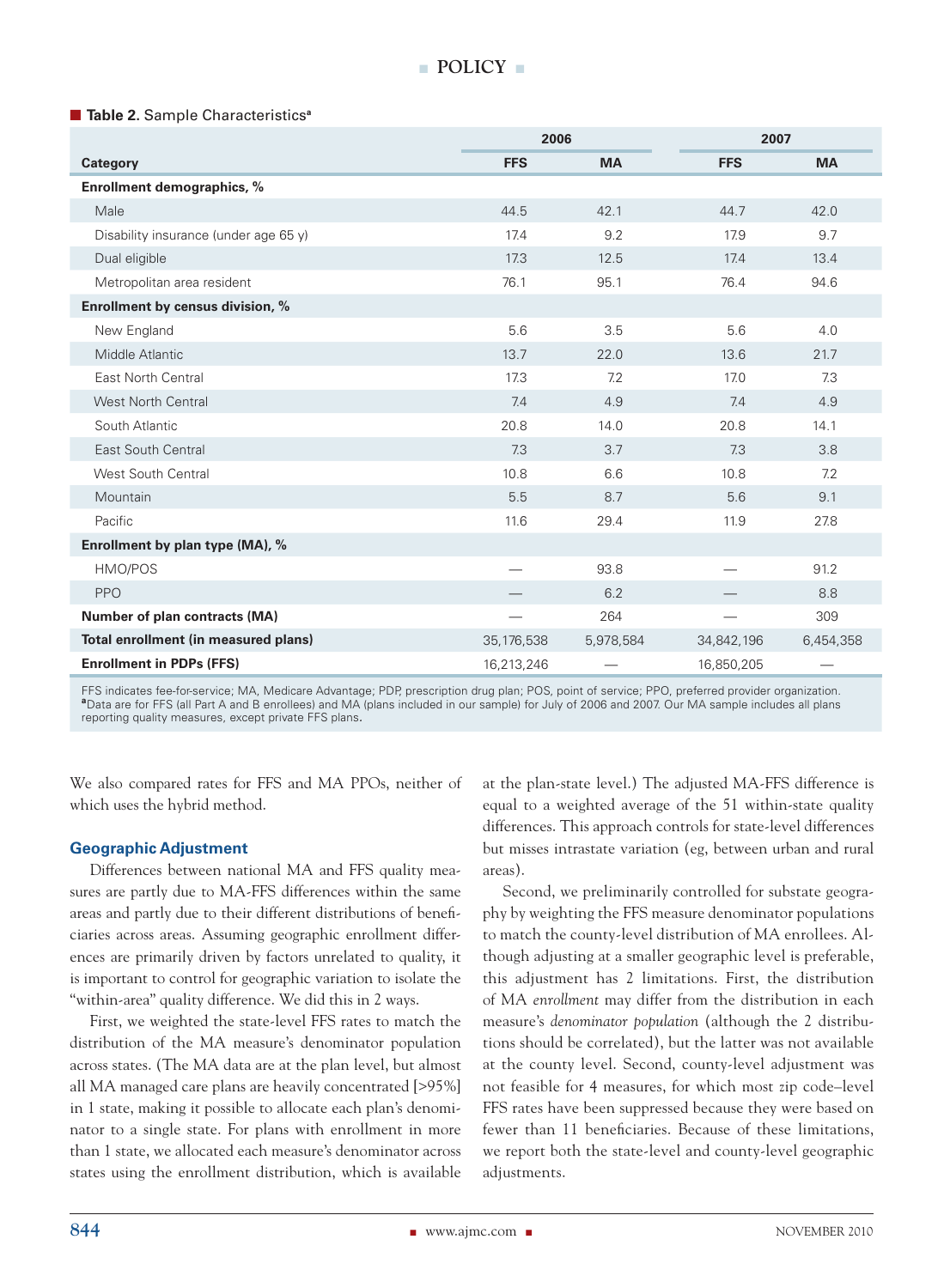## **Quality of Care in Medicare**

#### n **Table 3.** HEDIS Quality Measures in Medicare Advantage (MA) and Medicare Fee-for-Service (FFS) Plans, 2006-2007**<sup>a</sup>**

|                                                      | 2006, %   |                 |                                            |                                                         |                                        | 2007, %                                  |                |                  |                                                         |                                        |                            |                                        |
|------------------------------------------------------|-----------|-----------------|--------------------------------------------|---------------------------------------------------------|----------------------------------------|------------------------------------------|----------------|------------------|---------------------------------------------------------|----------------------------------------|----------------------------|----------------------------------------|
| <b>Measure</b>                                       | <b>MA</b> | Un-<br>adjusted | <b>FFS</b><br>(Geographically<br>Adjusted) |                                                         | <b>MA</b><br><b>PPOs</b>               | <b>FFS</b><br>(Geographically            | <b>MA</b>      | Un-<br>adjusted. | <b>FFS</b><br>(Geographically<br>Adjusted)              |                                        | <b>MA</b><br><b>PPOs</b>   | <b>FFS</b><br>(Geographically          |
| <b>Name</b>                                          | Overall   | <b>FFS</b>      | <b>State</b>                               | County                                                  | Only                                   | Adjusted)                                | <b>Overall</b> | <b>FFS</b>       | <b>State</b>                                            | County                                 | Only                       | Adjusted)                              |
| Annual<br>monitoring<br>of persistent<br>medications | 84.5      | 89.6            | 89.4 [4.9] <sup>b</sup>                    | 88.3 [3.7] <sup>b</sup>                                 | 85.4                                   | 89.7 $[4.2]$ <sup>b</sup>                | 86.7           | 90.2             | 90.0 $[3.4]$ <sup>b</sup>                               | 88.9 $[2.2]$ <sup>b</sup>              | 87.1                       | 90.4 $[3.3]$ <sup>b</sup>              |
| Antidepressant<br>medication<br>management           | 69.4      | 57.9            | 56.3 $[-13.1]$ <sup>b</sup>                | $\overline{\phantom{a}}^{\phantom{a}}$                  | $\mathbf{c}$                           | $\overline{\phantom{a}}^{\phantom{a}}$   | 69.0           | 56.5             | 54.6 $[-14.5]$ <sup>b</sup>                             | $\mathbf{c}$                           | $\overline{\phantom{a}}$ c | $\overline{\phantom{a}}^{\phantom{a}}$ |
| Antirheumatic<br>drug therapy                        | 70.0      | 70.0            | 68.5 $[-1.5]$ <sup>b</sup>                 | $\overline{\phantom{a}}^{\phantom{a}\mathbf{c}}$        | 70.3                                   | 68.0 $[-2.3]$ <sup>b</sup>               | 72.1           | 72.3             | 70.7 $[-1.4]$ <b>b</b>                                  | $\equiv$ c                             | 74.3                       | 70.7 $[-3.6]$ <sup>b</sup>             |
| Breast cancer<br>screening                           | 75.0      | 59.4            |                                            | 58.7 $[-16.3]$ <sup>b</sup> 55.5 $[-19.5]$ <sup>b</sup> | 71.8                                   | 59.4 $[-12.4]$ <sup>b</sup>              | 73.3           | 59.3             | 58.8 $[-14.5]$ <sup>b</sup> 55.7 $[-17.6]$ <sup>b</sup> |                                        | 70.0                       | 59.4 $[-10.6]$ <sup>b</sup>            |
| Persistence of<br>beta-blockers                      | 73.7      | 76.4            | 75.5 [1.8] <sup>b</sup>                    | $\overline{\phantom{a}}^{\phantom{a}}$ c                | $\overline{\phantom{a}}^{\phantom{a}}$ | $\overline{\phantom{a}}^{\phantom{a}}$ c | 75.2           | 80.7             | 80.1 [5.0] <sup>b</sup>                                 | $\overline{\phantom{a}}^{\phantom{a}}$ | $\equiv$ <sup>c</sup>      | $\mathbf{c}$                           |
| Beta-blockers<br>after heart<br>attack               | 94.2      | 87.8            | 87.4 $[-6.8]$ <sup>b</sup>                 | $\mathbf{c}$                                            | $\mathbf{c}$                           | $\mathbf{c}$                             | $\mathbf d$    | 89.9             | $\mathbf d$                                             | $\mathbf d$                            | $\mathbf d$                | $\mathbf d$                            |
| Cardiovascular<br>disease:<br>LDL testing            | 89.5      | 81.3            | $81.5[-8.0]^{b}$                           | $80.6[-8.9]$ <sup>b</sup>                               | 87.5                                   | 82.4 $[-5.1]$ <sup>b</sup>               | 89.3           | 81.6             | 82.0 $[-7.3]$ <sup>b</sup>                              | 81.5 $[-7.9]$ <sup>b</sup>             | 86.0                       | 83.0 $[-3.0]$ <sup>b</sup>             |
| Diabetics:<br>eye exams                              | 61.2      | 52.4            | 53.1 $[-8.1]$ <sup>b</sup>                 | 52.9 $[-8.4]$ <sup>b</sup>                              | 54.0                                   | 53.3 $[-0.7]$ <sup>b</sup>               | 57.5           | 51.8             | 52.3 $[-5.2]$ <sup>b</sup>                              | 52.4 $[-5.1]$ <sup>b</sup>             | 50.3                       | 52.4 $[2.1]$ <sup>b</sup>              |
| Diabetics:<br>A1C testing                            | 87.4      | 80.4            | 80.6 $[-6.9]$ <sup>b</sup>                 | 79.5 $[-7.9]$ <sup>b</sup>                              | 85.0                                   | 81.3 $[-3.7]$ <sup>b</sup>               | 85.4           | 80.8             | 81.0 $[-4.4]$ <sup>b</sup>                              | 80.3 $[-5.1]$ <sup>b</sup>             | 80.1                       | 81.4 $[1.3]$ <sup>b</sup>              |
| Diabetics:<br>LDL testing                            | 84.6      | 76.9            | 77.3 $[-7.3]$ <sup>b</sup>                 | 77.2 $[-7.4]$ <sup>b</sup>                              | 82.1                                   | 78.3 $[-3.8]$ <sup>b</sup>               | 84.6           | 77.6             | 78.1 $[-6.5]$ <sup>b</sup>                              | 78.3 $[-6.3]$ <sup>b</sup>             | 81.9                       | 78.8 $[-3.1]$ <sup>b</sup>             |
| Diabetics:<br>nephropathy                            | 88.7      | 78.4            | 78.5 $[-10.2]^{b}$ 79.0 $[-9.7]^{b}$       |                                                         | 84.2                                   | 78.1 $[-6.2]$ <sup>b</sup>               | 85.1           | 76.9             | 77.3 $[-7.8]$ <sup>b</sup>                              | 78.2 $[-6.9]$ <sup>b</sup>             | 81.4                       | 77.0 $[-4.4]$ <sup>b</sup>             |

A1C indicates glycosylated hemoglobin; HEDIS, Healthcare Effectiveness Data and Information Set; LDL, low-density lipoprotein; PPO, preferred provider organization.

**<sup>a</sup>**Bracketed terms are MA-FFS differences. "Geographically Adjusted" refers to adjustment of the FFS measures to match the geographic distribution of the corresponding measure for MA—all MA plans for the first set of comparisons and MA PPO plans for the second set of comparisons (see text for full description).

 $P$  <.01.

**<sup>c</sup>**Insufficient data were available to calculate these measures.

**d**Beta-blocker therapy after a heart attack was retired as a HEDIS measure in 2007.

# **Sociodemographic Differences**

Traditionally—for instance, in NCQA publications<sup>18</sup> and in MA quality ratings presented to Medicare beneficiaries<sup>1</sup>— HEDIS process measures have not been case mix adjusted because they apply to a clinically similar denominator population. However, the different characteristics of MA and FFS enrollees may raise concerns. Because we did not have quality measures stratified by demographics, it was impossible to adjust for case mix. Instead, we used enrollment-level differences as a proxy to assess the potential magnitude of demographic differences.

# RESULTS

#### **Sample Characteristics**

**Table 2** shows the demographics of enrollees in FFS and in MA plans included in our sample. Fee-for-service enrolls slightly more males and significantly more under age 65 years disabled and people dually eligible for Medicare and Medicaid. (We defined dual eligibility broadly to include any beneficiary whose Part B premium is paid by a state Medicaid program.) Medicare enrollees are more concentrated in metropolitan areas and in the Pacific and Middle Atlantic census divisions.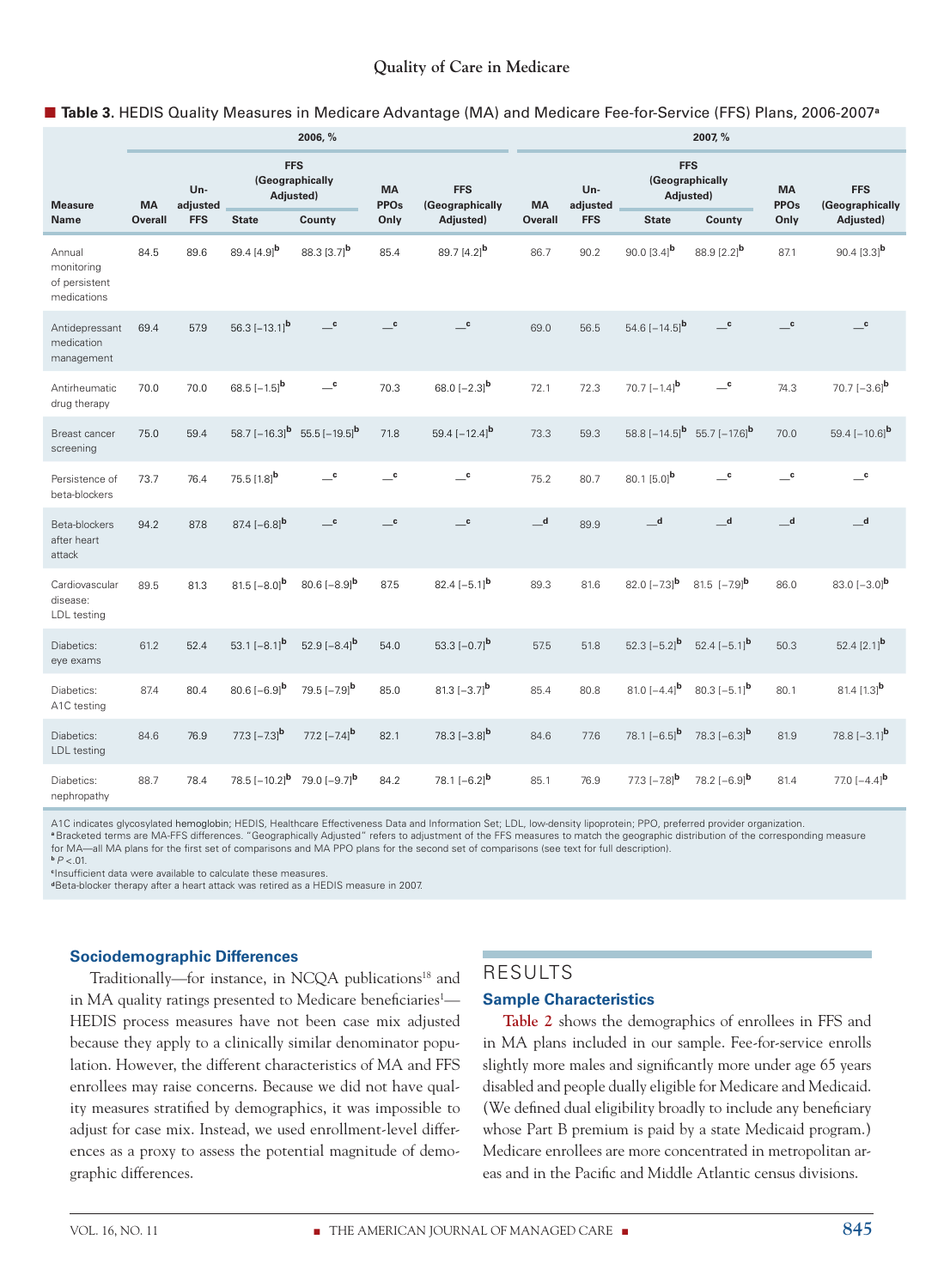#### **National Quality in Medicare Advantage Versus Fee-for-Service**

**Table 3** shows quality measures for MA and for FFS adjusted to match the geographic composition of MA, as described in Geographic Adjustment, above. We also report unadjusted FFS quality rates, because these are of independent interest and illustrate that the geographic adjustments did not make a large difference. All of the Table 3 differences are statistically different from zero  $(P < .01)$ , because the national rates are based on extremely large sample sizes. Because we had essentially complete program data rather than a random sample, significance should be interpreted as rejecting the hypothesis that likelihood of obtaining appropriate care is uncorrelated with program enrollment.

 The comparison presents a mixed picture. Focusing on the differences geographically adjusted across states, 8 quality measures were 4 to 16 percentage points (median, 7.8 percentage points) higher in MA in 2006 and 2007. Breast cancer screening was dramatically higher (approximately 15 percentage points) in MA. Quality of diabetes care also was higher in MA, with rates 4 to 10 percentage points higher on the 4 measures studied. Notably, all 8 measures on which MA scored substantially higher are long-established measures included in HEDIS since the 1990s (see Table 1).

By contrast, FFS showed better results on the 3 measures introduced into HEDIS in 2004-2005. Monitoring for patients on persistent medications and persistence of betablocker therapy were 2 to 5 percentage points (median, 4.1 percentage points) higher in 2006 and 2007, and antirheumatic drug therapy was only slightly (1.5 percentage points) higher in MA.

Adjusting FFS to match MA's county-level enrollment distribution did not materially change these results. Although some differences moderated toward zero, other differences were strengthened and in no case did the sign or statistical significance of the difference change.

MA-FFS quality differences were all in the same direction in 2007 as in 2006, although most differences narrowed. All 3 of the more recently introduced measures showed rapid 1-year improvements of 1.4 to 2.1 percentage points in MA. However, all of the well-established measures showed declines in MA between 2006 and 2007, particularly 3 of the diabetes measures, which fell by more than 2 percentage points.

## **Sociodemographic Differences**

Our data did not allow adjustment for case mix, but we note that the sociodemographic differences reported in Table 1 were likely too small to explain most of the large MA-FFS differences reported above. For instance, differences in dualeligible enrollment were only 4 to 5 percentage points, and

the county-level geographic adjustments reported above already controlled for metropolitan residency, with little effect for most measures.

Another concern is that the breast cancer screening comparison may be biased because the fraction of under age 65 years disabled beneficiaries in FFS is 8.2 percentage points higher than that in MA, and younger women are less likely to obtain biennial mammograms.<sup>5</sup> For instance, in 2006 MA data (not reported in Table 3), women age 42 to 51 years were 19.3 percentage points less likely to have a mammogram than women age 52 to 69 years. But even if the mammogram gap between those age 65+ years and those under 65 years were this large, it would explain just 1.6 percentage points, or about one tenth, of the MA-FFS gap.

## **Administrative and Hybrid Measures**

Among the 5 administrative-only measures, 2 (antidepressant management and breast cancer screening) were substantially higher in MA, and 2 were higher in FFS (annual monitoring for persistent medications and persistence of betablocker therapy); antirheumatic drug therapy was similar in the 2 programs. All 6 hybrid measures were higher in MA, although not by as much as antidepressant management or breast cancer screening.

To assess the impact of hybrid data collection on the results, we compared quality measures between MA PPOs and FFS (adjusted to match PPOs' state-level distribution), neither of which use the hybrid method. Most of the PPO-FFS differences were in the same direction as in the broader MA-FFS comparison, including 8 of the 10 comparisons of hybrid measures. However, the gaps on the hybrid measures were usually smaller, and FFS did better on 2 diabetes measures in 2007. This comparison suggests the hybrid method is a significant factor, but most MA-FFS differences persisted in an administrative-only comparison.

# DISCUSSION

To our knowledge, this is the first study to conduct a national comparison of MA and FFS Medicare based on HEDIS clinical quality measures. The results are relevant both for the policy process and for individual beneficiaries selecting between FFS and MA plans. We analyzed how data limitations and program differences raise issues of comparability, many of which can be improved with more complete data.

Our study builds on the HEDIS measurement of Medicare managed care plans that has been required since 1997 and has been used for quality ratings to inform beneficiaries since 1999.19 Using the data we studied, CMS could construct similar ratings for FFS in a beneficiary's state or metropolitan area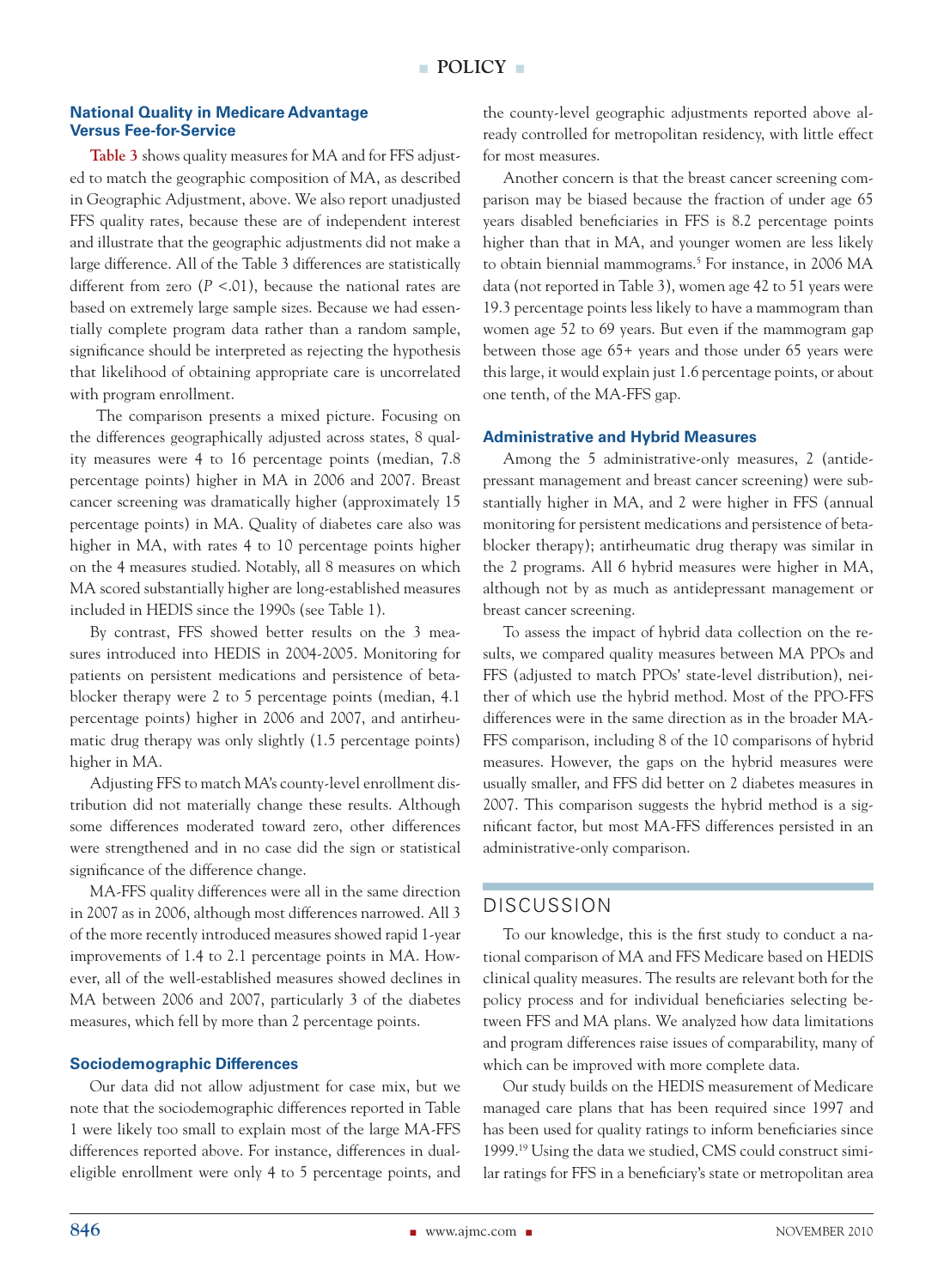(as MedPAC recommends) to supplement existing comparisons among MA plans.

FFS historically was not designed to measure quality or influence beneficiary choices through ratings. In recent years, Medicare has introduced quality measurement for providers, including hospitals, physicians, skilled nursing facilities, and home health agencies, but measures for comparing MA to FFS are less well developed.<sup>5</sup> With the mandate in the Medicare Improvements for Patients and Providers Act and the health reform legislation to expand value-based purchasing, comparing MA and FFS has gained greater policy importance. MedPAC's March 2010 report on ways to implement such a comparison by March 2011 underscores the timeliness of our study. Nonetheless, our comparison is limited to ambulatory care process measures. Comparing MA and FFS on risk-adjusted outcome measures, as in recent work at a state and local level,<sup>20,21</sup> also will be valuable.

Our data showed significant and typically large differences between MA and FFS. The differences were stable from 2006 to 2007 and robust to weighting the FFS data to match MA's geographic distribution at the state or county level. Of the 11 measures, MA performed substantially better on 8, slightly better on 1, and worse on 2. These results present a more mixed picture than results from the CAHPS survey earlier in the decade, which found MA beneficiaries more likely to receive all 3 preventive services studied.8,9 Similarly, a study using 1990's Medicare Current Beneficiary Survey data found MA beneficiaries more likely to receive most but not all preventive services examined.19

One pattern in our results was that MA performed better on all 8 measures introduced to HEDIS in the late 1990s, whereas FFS performed better or only slightly worse on the 3 measures introduced in 2004-2005. Medicare Advantage also showed rapid improvement in the 3 newer measures from 2006 to 2007 (and into 2008 based on NCQA reports<sup>18</sup>), but showed declines for all 8 older measures. If this dichotomy is not coincidental, it suggests a learning effect in MA, or less favorably a "teaching to the test" effect. Newly introduced measures may have lower scores in MA initially, but these scores quickly increase as plans learn to ensure effective care delivery and complete measurement of existing care. Although the 2 mechanisms for the learning effect have different implications, they cannot be disentangled in our data. Other work on this topic<sup>19</sup> has used a stable source of measurement data and did not find more rapid increases in quality measures in MA compared with FFS when HEDIS was introduced in the late 1990s, suggesting that improvements in measurement may be more important than improvements in care delivery.

Our analysis has several comparability limitations. The most significant, but also easiest to address in future efforts,

are measurement differences. For instance, CMS could in future FFS calculations extend look-back periods indefinitely, limit the breast cancer screening measure to women over age 52 years, and limit all measures to enrollees in Parts A, B, and D to address several concerns.

On the hybrid issue, MedPAC recommended that administrative-only measure comparisons begin immediately but that hybrid measures be adjusted (perhaps by drawing upon electronic health records in FFS and encounter data in MA that will be collected starting in 2012) before comparing them.<sup>5</sup> Although we acknowledge the potential bias in comparing hybrid measures, our comparison of FFS and MA PPOs suggests significant differences remain with an administrative-only comparison. Given the potential for benchmarking initial differences and observing trends in relative quality, we think comparing hybrid measures can be valuable immediately.

Comparability issues related to enrollment differences go to the heart of what is meant by "relative quality" in MA and FFS. Traditionally, researchers have in mind a treatment effect of moving a fixed population from one program to the other. Only randomization can reliably measure such treatment effects, although even randomization suffers from quality spillovers through doctors treating both MA and FFS patients. Limiting measures to clinically comparable subsets of the population has been the feasible alternative to randomization used by HEDIS, and we followed this approach. In addition, because Medicare beneficiaries choose among local alternatives, we adjusted FFS measures to match the distribution of MA across states or, where feasible, counties.

Some researchers have suggested the importance of sociodemographic case mix adjustment, arguing some groups face greater barriers to effective care independent of plan quality. Although this is no doubt true, case mix adjustment may be inappropriate if sociodemographics are not independent of plan selection.<sup>22</sup> Previous research on commercial plans found case mix adjustment had little effect on HEDIS measures for most plans, although it had important effects for a few plans.23,24 Future work should assess its importance for the MA-FFS comparison.

These qualifications aside, this study provides a significant first step in comparing quality between MA and FFS. As policy makers grapple with improving quality in Medicare, this and future analyses can inform their decisions.

#### *Acknowledgments*

We thank the editor and 2 anonymous referees for extremely helpful comments. We also thank Mark McClellan, PhD, Joachim Roski, PhD, Larry Kocot, JD, and Kristina Lowell, PhD, for their critical review and editing of earlier versions of this manuscript.

*Author Affiliations:* From The Brookings Institution (NB), Washington, DC; Department of Economics (MS), Harvard University, Cambridge, MA.